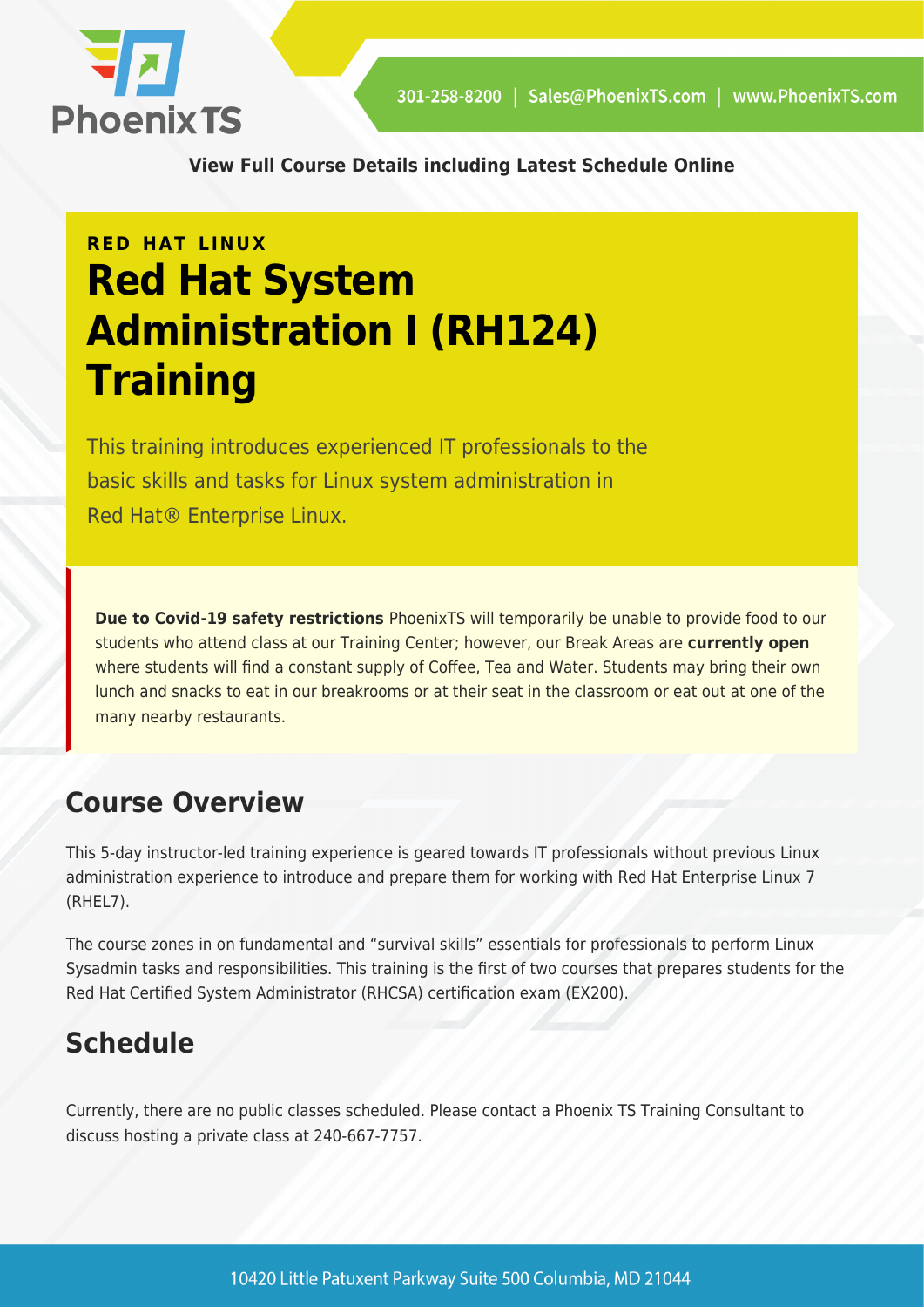

### **Course Objectives**

- Introducing the command line
- Physical storage management
- Installing and configuring software components and services
- Network connections and firewall access
- How to monitor and manager system processes
- File management and security
- User and group administration
- Linux file systems
- Install and utilize virtualization for linux systems
- System log files and journal

### **Course Outline**

#### **Accessing the Command Line Interface (CLI)**

- Logging into Linux Systems
- Running Basic Commands in Shells

#### **File Management from the Command Line**

Copying, moving, deleting and organizing files in the Bash shell

#### **Resource Assistance in RHEL**

- Accessing online help systems
- Red hat support resources and utilities

#### **Creating, Editing and Viewing Text Files**

Creating, viewing and editing text files in text editors and from the command line

#### **Local User and Group Management**

Managing local users and groups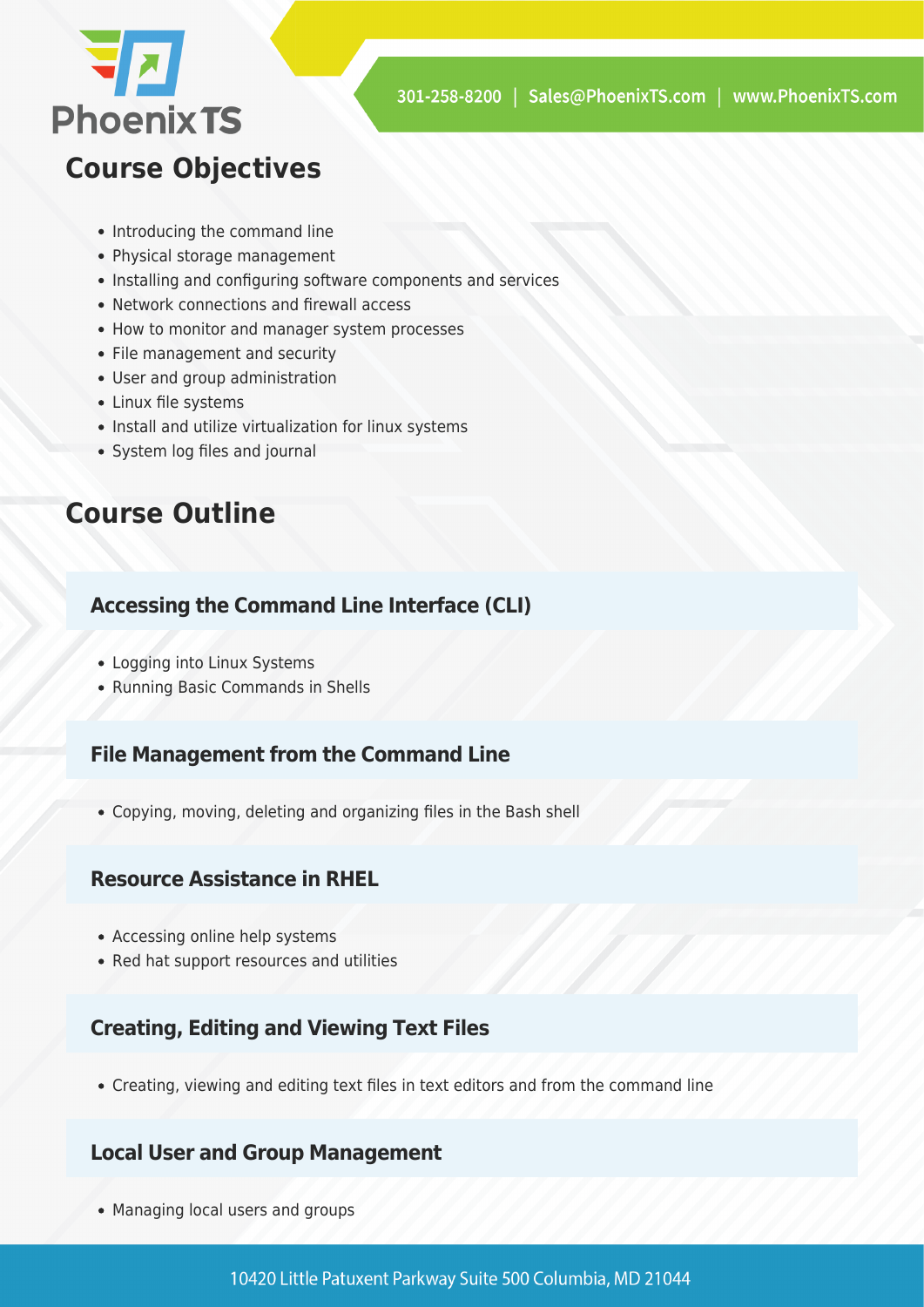

Administering password policies

#### **Linux File System Permissions for Controlling Access to Files**

- Setting Linux file system permissions
- Evaluating security results of permission settings

#### **Managing and Monitoring Linux Processes**

- Gathering system information
- Accessing and controlling system processes

#### **Controlling Services and Daemons**

- Controlling and monitoring with Systemd
	- o Network services
	- o System daemons

#### **Configuring and Securing OpenSSH Service**

OpenSSH for accessing command line on remote systems

#### **Analyzing and Storing Logs**

Locating and interpreting system log files for troubleshooting

#### **Managing RHEL Networking**

Configuring IPv4 networking on RHEL systems

#### **Archiving and Copying Files on Systems**

• Archiving and copying files from one system to another system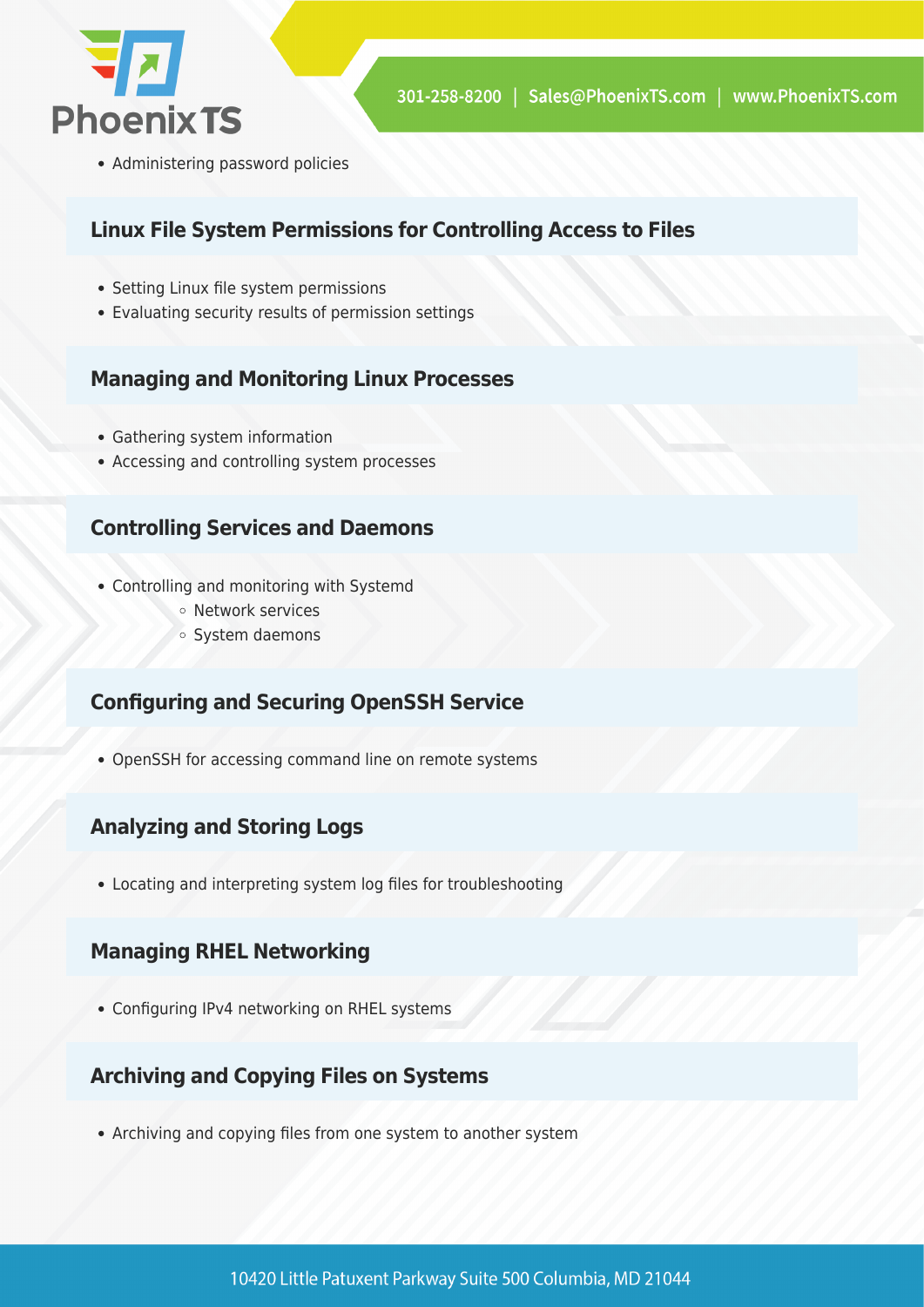

#### **Installing and Updating Software Packages**

Downloading, installing, updating and managing software packages from RH and yum package repositories

#### **Accessing File Systems**

Accessing and auditing existing file systems on RHEL Systems

### **RHCSA EX200 Certification Exam**

#### **Exam Details:**

- Candidates must complete RH124 and RH134 training before attempting the RHCSA exam (EX200)
- All exam questions are performance-based
- The exam is 2.5 hours in duration

#### **Exam Objectives**

Understand and use essential tools Operate running systems Create and configure file systems Deploy, configure, and maintain systems Manage users and groups Manage security

# **RH124 Certification Training FAQs**

### **Who should attend this training?**

This course is intended for IT professionals with general knowledge of system administration, in Windows or Linux, who want to attain a stronger understanding of installation, network connectivity, managing physical storage, and implementing security controls in larger environments that use RHEL. Typcial candidates include

Junior Linux Administrators, System Administrators, and Network Administrators.

### **What is the recommended experience for this training?**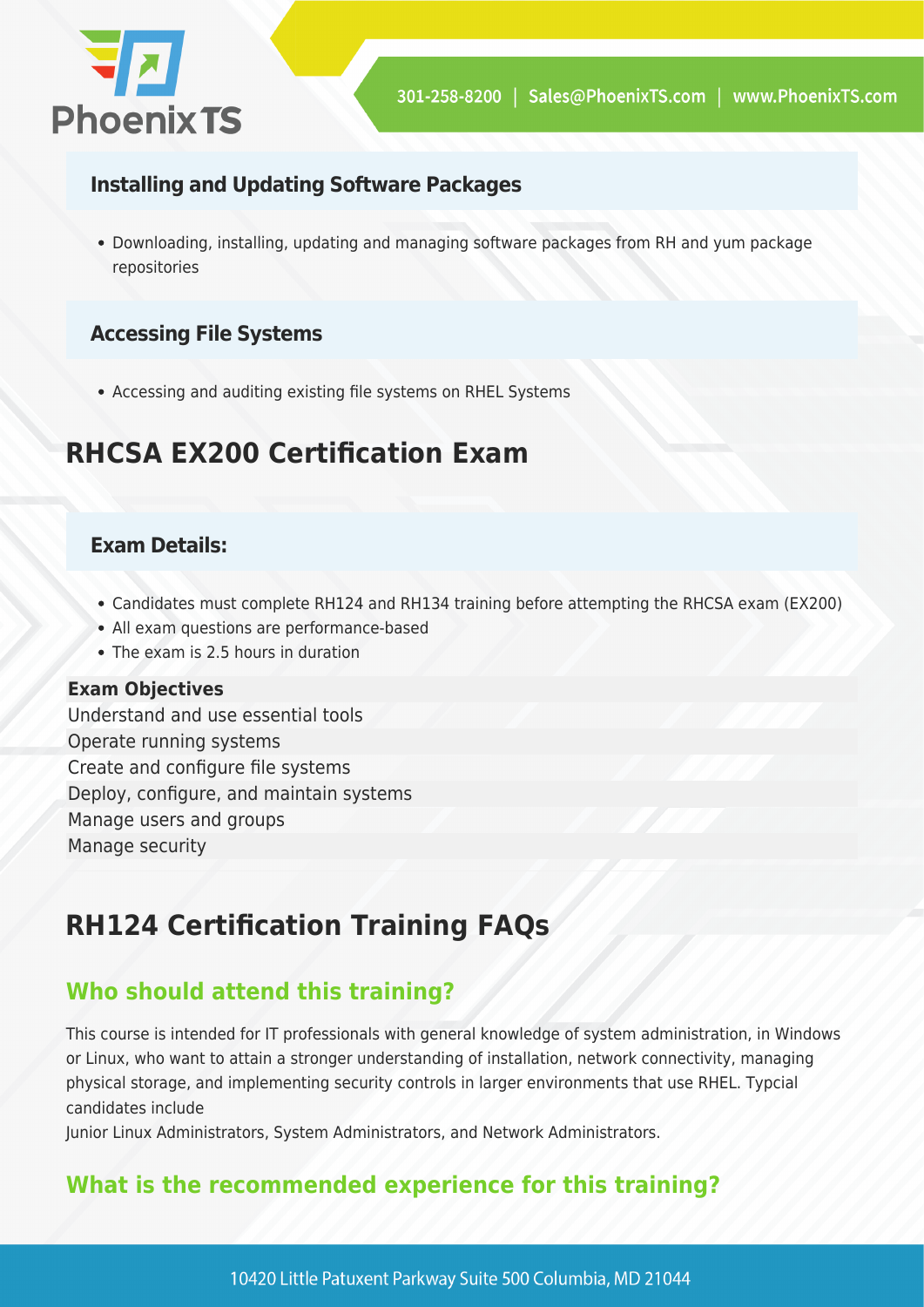

Before attending this course, students should have system administration experience and familiarity working with Linux operating systems.

**Due to Covid-19 safety restrictions** PhoenixTS will temporarily be unable to provide food to our students who attend class at our Training Center; however, our Break Areas are **currently open** where students will find a constant supply of Coffee, Tea and Water. Students may bring their own lunch and snacks to eat in our breakrooms or at their seat in the classroom or eat out at one of the many nearby restaurants.

# Starting at **\$3,800**





Price Match Guarantee

We'll match any competitor's price quote. Call us at 240-667-7757.

10420 Little Patuxent Parkway Suite 500 Columbia, MD 21044